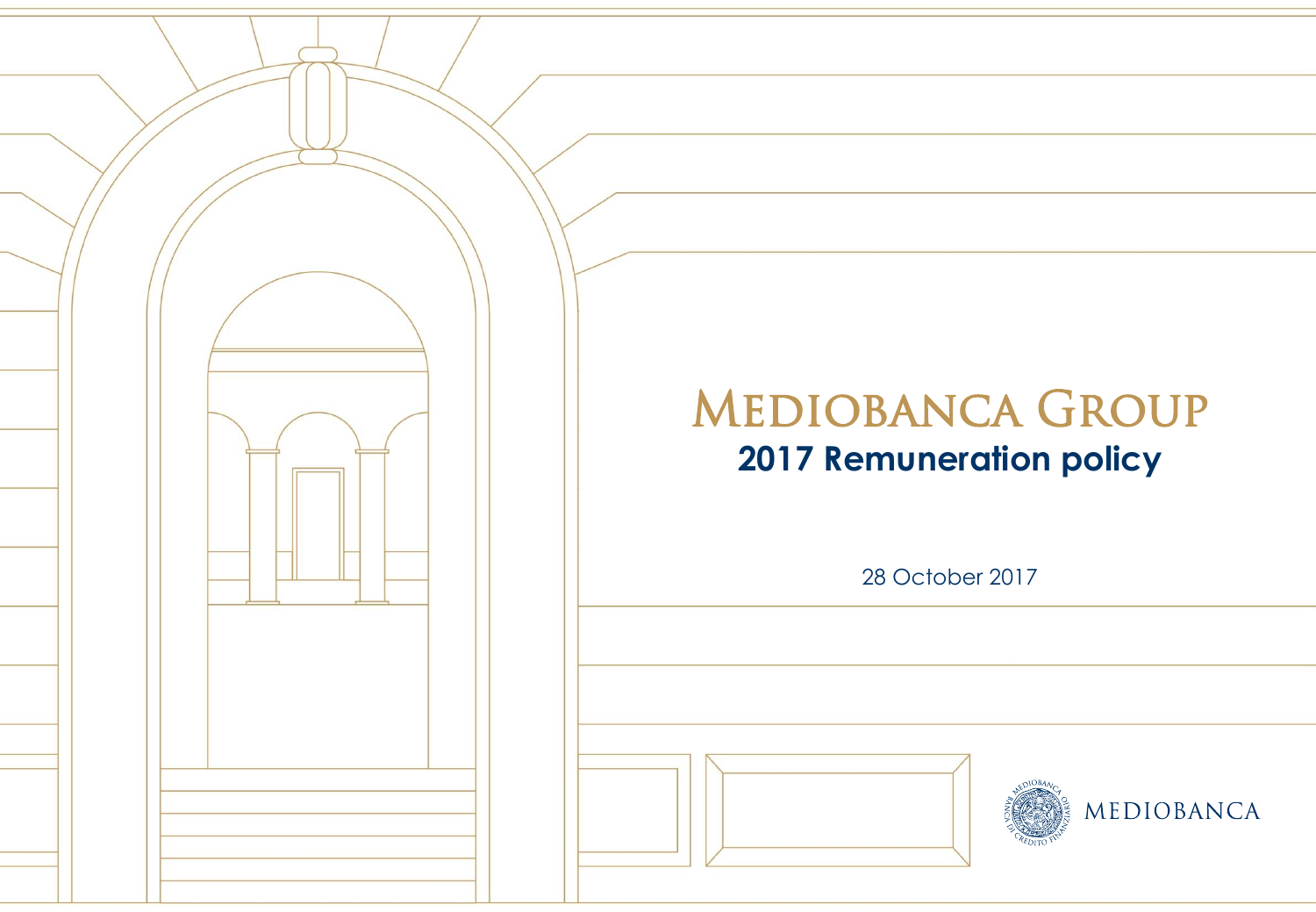## EXECUTIVE SUMMARY

- All gateways met
	- Capital and liquidity ratios enhanced as defined in the Risk Appetite Framework
	- Positive Group Gross Operating Profit
- FY 2016/17 results show strong growth and enhanced business profile in terms of exposure to fee-based, capital-light, highly specialized and profitable businesses
- Regulatory Identified staff: representing approx. 1,65% of the total Group ۰ headcount and 10,4% of the total staff employed by Mediobanca S.p.A.
- CEO and General Manager: scorecard indicators achieved, variable compensation awarded
- Group aligned Remuneration Policy to the latest European and Italian legislation/provisions<sup>1</sup>. In particular with reference to
	- Governance, metrics and remuneration processes reinforcement
	- Variable remuneration capped at 200% of fixed remuneration
	- Severance: established at 24 months of remuneration capped at € 5mln gross
	- 5-year deferral period for 60% of variable remuneration for Executive Directors and Top Executives



**Remuneration Policies aligned to the latest European and Italian sets of rules**

**FY17**



Note 1) European Directive CRD IV came into force on 1 January 2014 European Commission Regulation of 4 March 2014, establishing the procedure for identified staff, based on qualitative and quantitative criteria Bank of Italy provisions regarding compensation policies and practices, November 2014 EBA Guidelines on Remuneration Policies 21 December 2015, into force on 1 January 2017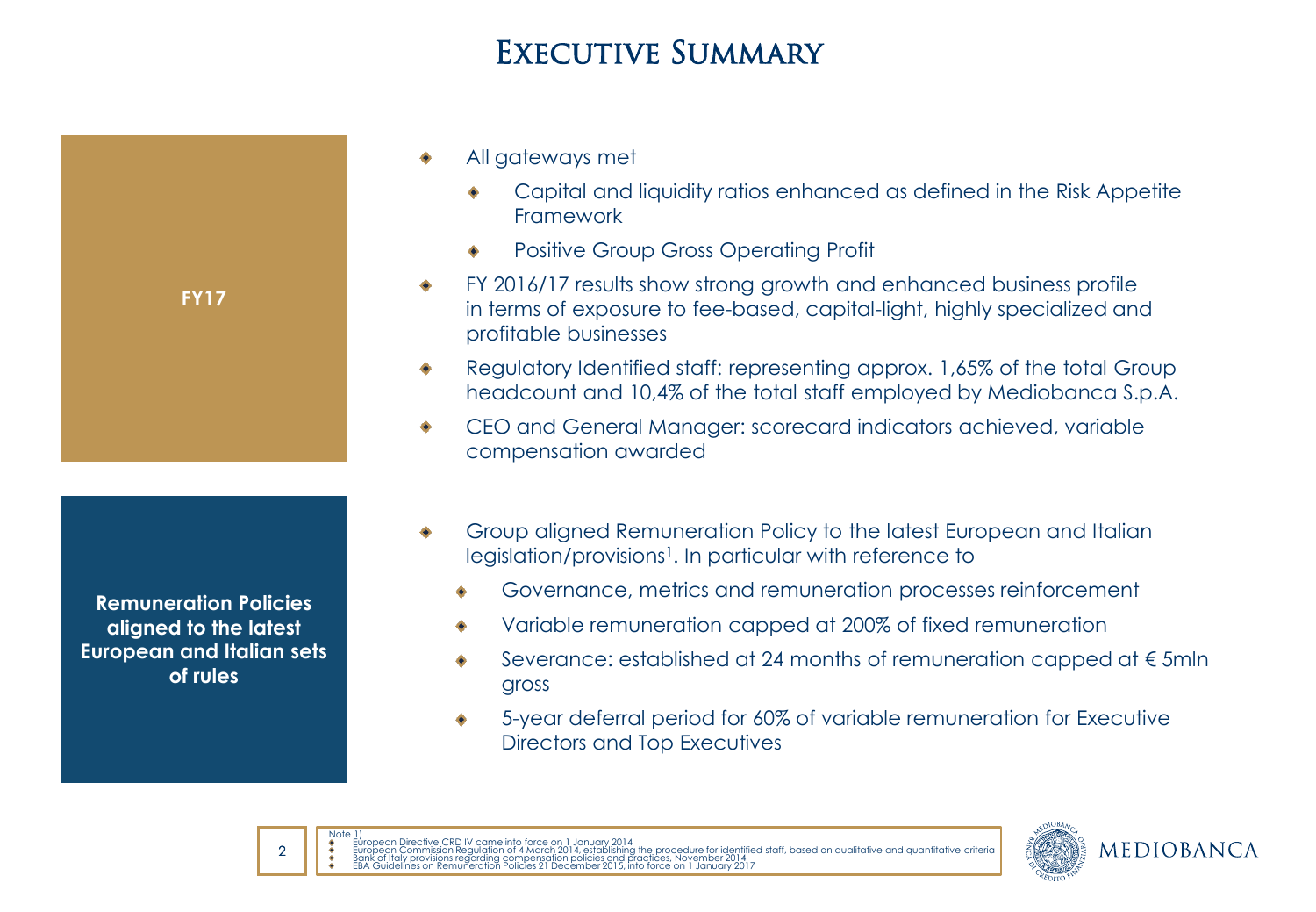# Governance of Remuneration Process





1) Independent as required in Code of conduct for listed companies.

3

2) Independent as required by Article 148, para. 3 of Italian Legislative Decree 58/98.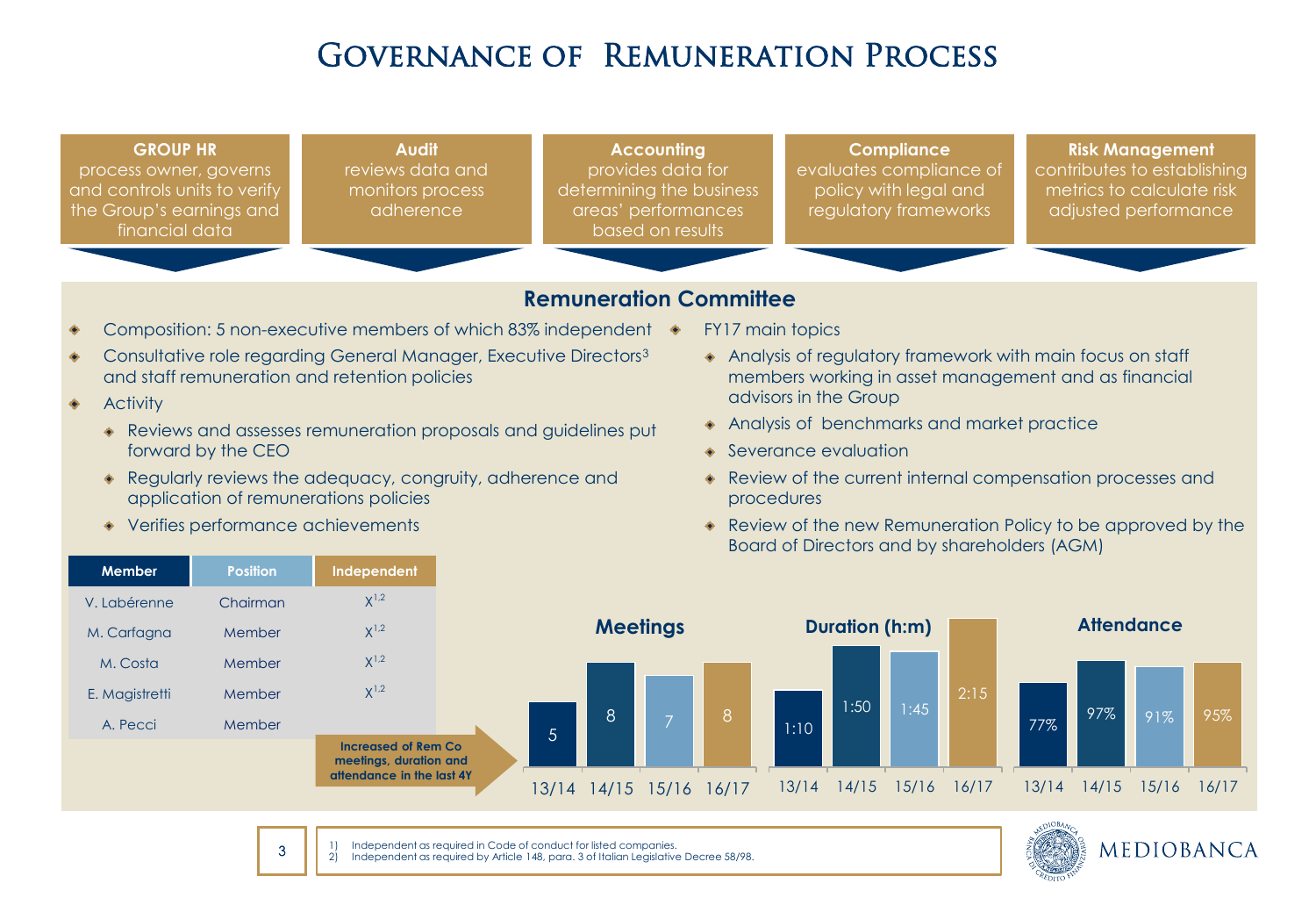# REMUNERATION STRUCTURE GUIDELINES ...

|                                                                                                                                                                                                                                                                                            | <b>Risk-adjusted mechanisms</b>                                                                                                                                                                                                                                                                                          |                                                                                                                                                                                                                                                                                                                                                                                                                   |
|--------------------------------------------------------------------------------------------------------------------------------------------------------------------------------------------------------------------------------------------------------------------------------------------|--------------------------------------------------------------------------------------------------------------------------------------------------------------------------------------------------------------------------------------------------------------------------------------------------------------------------|-------------------------------------------------------------------------------------------------------------------------------------------------------------------------------------------------------------------------------------------------------------------------------------------------------------------------------------------------------------------------------------------------------------------|
| <b>Short-term remuneration</b>                                                                                                                                                                                                                                                             | Risk-adjusted mechanisms in place<br>(gateways linked to Risk Appetite Framework,<br><b>Bonus Pools calculated based on Economic</b><br>Profit/ROAC)<br>Malus conditions applied<br>٠<br>Claw back in the event of damages<br>impacting Mediobanca's capital base,<br>profitability, financial results and/or reputation | <b>Mandatory deferral-</b><br>Long term approach                                                                                                                                                                                                                                                                                                                                                                  |
| Linked to business targets set at the<br>beginning of the fiscal year (budget<br>targets and quantitative KPIs)<br>Foresees non-financial/qualitative<br>criteria to encourage focus on long-<br>term value creation<br>Cap applied to mitigate risk appetite<br>Mandatory deferral policy | <b>Remuneration</b><br><b>Structure</b>                                                                                                                                                                                                                                                                                  | Robust performance targets established<br>to ensure a solid capital base,<br>adequate liquidity ratios, profitable<br>results and appropriate risk<br>management<br>Total variable compensation vesting<br>over no less than three years. Five year<br>plan enforced for Top Executives<br>Two year holding period for upfront<br>component of performance shares and<br>one further year of holding post vesting |
|                                                                                                                                                                                                                                                                                            | <b>Severance</b>                                                                                                                                                                                                                                                                                                         | of deferred shares                                                                                                                                                                                                                                                                                                                                                                                                |
|                                                                                                                                                                                                                                                                                            | No golden parachutes or special treatment<br>provided for directors in the event of<br>voluntary or involuntary termination.<br>Severance for Executive Directors and MRT<br>population established as 24 months of<br>remuneration capped at €5mln                                                                      |                                                                                                                                                                                                                                                                                                                                                                                                                   |
| 4                                                                                                                                                                                                                                                                                          |                                                                                                                                                                                                                                                                                                                          | MEDIOBANCA                                                                                                                                                                                                                                                                                                                                                                                                        |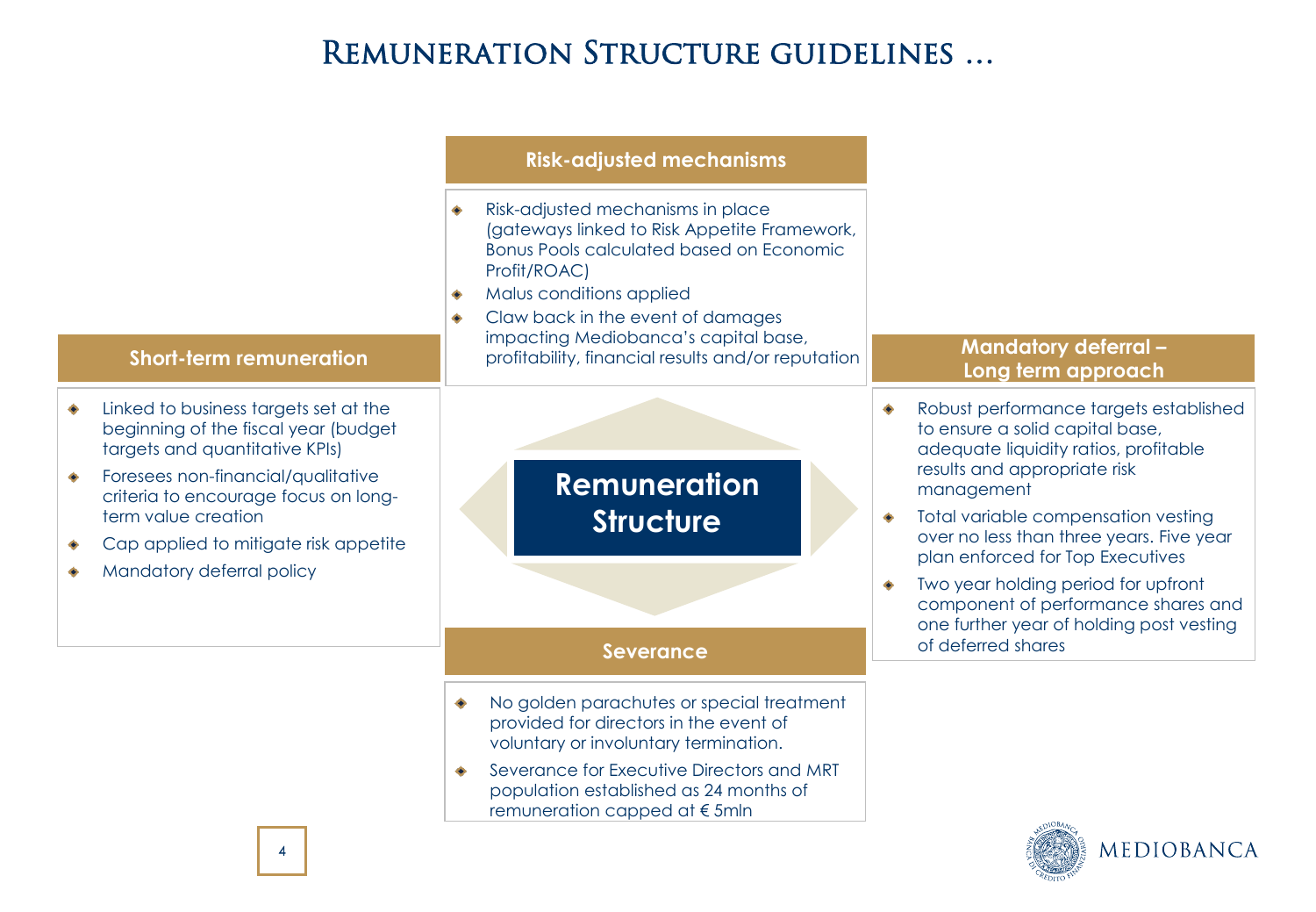## …with the existing principles of remuneration …

| <b>Competitiveness</b>                        | Attract and retain talent<br>$\bullet$<br>Guarantee an adequate pay mix                                                                                                                                                                                                                                                                                      |
|-----------------------------------------------|--------------------------------------------------------------------------------------------------------------------------------------------------------------------------------------------------------------------------------------------------------------------------------------------------------------------------------------------------------------|
| <b>Value merit &amp;</b><br>performance       | Variable compensation based on documented, sustained performance<br>Strong link between results and remuneration                                                                                                                                                                                                                                             |
| Avoid "pay for failure"<br>Long term approach | Deferral integral part of variable remuneration subject to performance<br>۰<br>conditions, malus and claw back clauses<br>Significant equity component in order to align incentives to long term value<br>generation                                                                                                                                         |
| <b>Governance &amp; Compliance</b>            | Structure of remuneration broadly in line with the Italian law, Corporate<br>Governance Code and best market practices (both national and international<br>players)<br>Specific regulations on the remuneration of staff members working in asset<br><b>NEW!</b><br>management and financial advisors employed as part of the Wealth<br>Management division. |
|                                               | COBA                                                                                                                                                                                                                                                                                                                                                         |

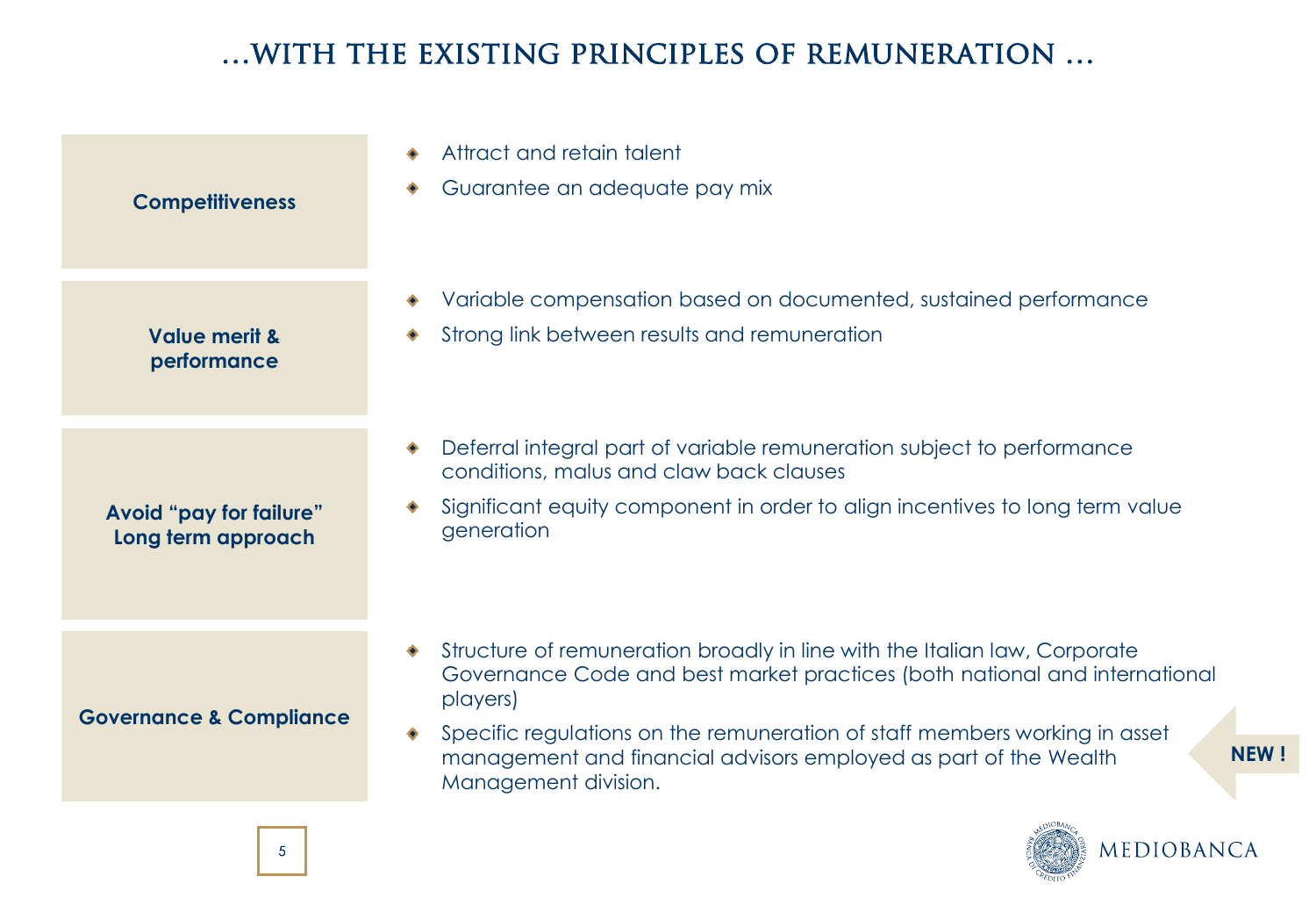## … implemented through a balanced mix of fixed and variable remuneration (short and long term performance incentives)

The remuneration structure is in line with global best practices, adopting an adequate balance between fixed and variable remuneration in order to mitigate risk and discourage short-term behaviour

#### **Executive directors**

- fixed remuneration reflects technical, professional and managerial competencies
- variable remuneration
	- $\bullet$ Annual Bonus
		- accrues only if aligned with established gateways  $\ddot{\bullet}$
		- variable remuneration is distributed 50% in cash and 50% ۰ in equity (performance shares)
		- 2-year holding period for up-front equity components  $\bullet$
		- 5-year deferral period for 60% of remuneration  $\ddot{\bullet}$

#### **Executives**

- A substantial part of the variable component, up to 60%, is deferred over three years and paid inter alia in the form of equity instruments (performance shares)
- For Executives Directors and Top Executives, 60% of variable compensation is deferred over five years

#### **Performance share plan (only employees)**

- 3-year vesting period
- At least a 1 year holding period post vesting
- All variable remuneration is subject to performance conditions, malus and clawback clauses

| <b>BoD remuneration structure</b>                                    | <b>Composition</b>                                           |  |
|----------------------------------------------------------------------|--------------------------------------------------------------|--|
| Executive directors                                                  | Fixed+STI+LTI                                                |  |
| Non executive directors                                              | Fixed                                                        |  |
| Chairman                                                             | Fixed                                                        |  |
| <b>Short Term incentive</b>                                          | <b>Parameters</b>                                            |  |
| Operating profit at Group level                                      | >0                                                           |  |
| Risk Appetite Framework main<br>indicators > regulatory requirements | Cet1 ratio, LR, AFR/ECAP, LCR, NSFR,<br>Retail funding ratio |  |
| Scorecards                                                           | Quantitative and qualitative<br>individual targets           |  |
| Long Term incentive                                                  | <b>Parameters</b>                                            |  |
| Existing but currently not adopted                                   | Business Plan key targets                                    |  |

| <b>Settlement</b>     |                                                                                                                          |
|-----------------------|--------------------------------------------------------------------------------------------------------------------------|
| Cash/equity           | 50%/50%                                                                                                                  |
| Deferred              | 40%-60% over 3/5Y                                                                                                        |
| Shares holding period | 2y for up-front shares<br>Ty for deferred shares (post vesting)                                                          |
| Malus conditions      | Group performance, compliance<br>breaches, responsibility for financial<br>losses or reputational damages to<br>the firm |
| Claw back             | In case of fraud or willful<br>misconduct                                                                                |

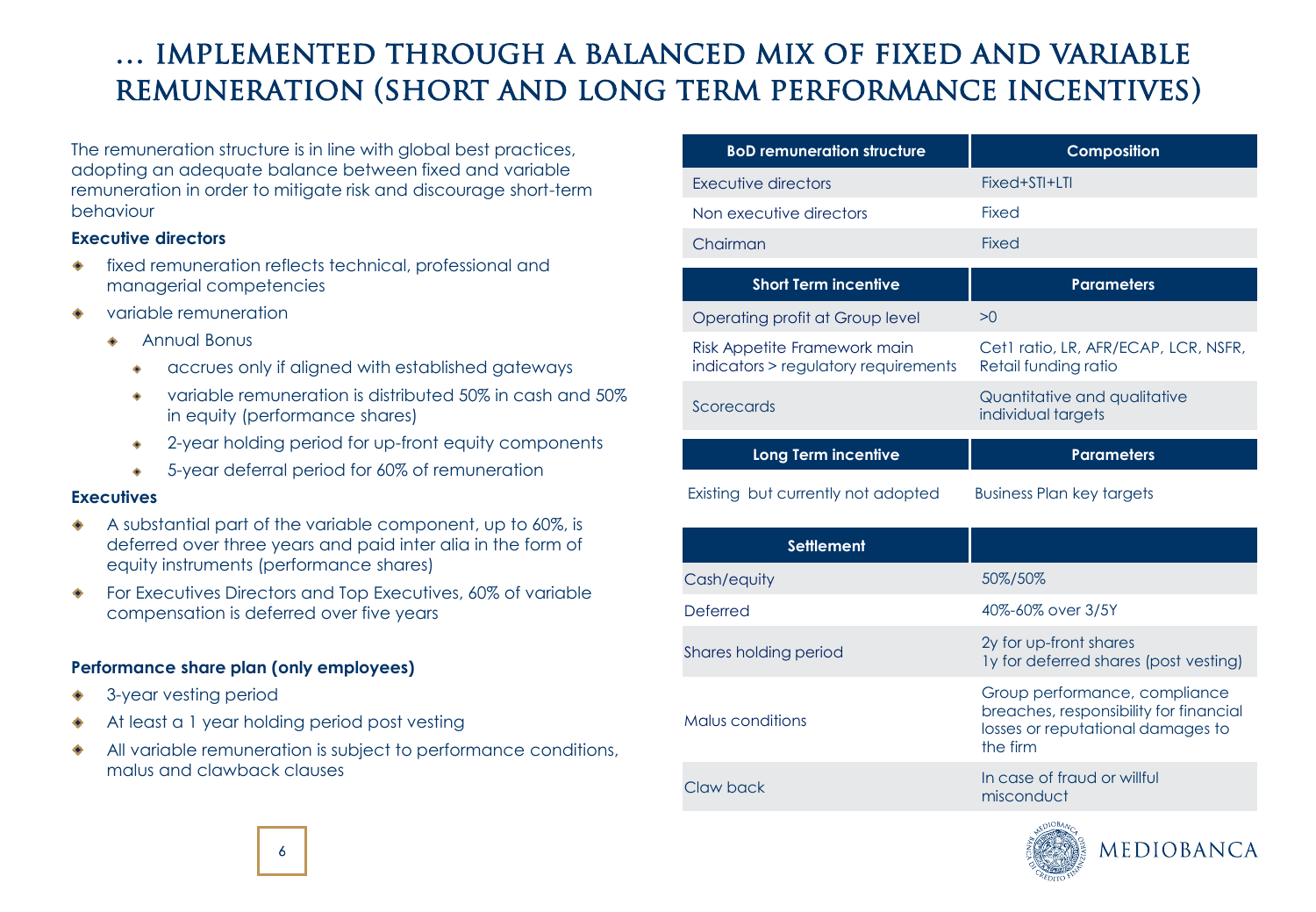## Bonus pool and correlation between risk and performance

| <b>Gateways</b>        | The amount determined as an annual bonus pool and its distribution is governed by<br>"gateways"<br>Gateways are based on risk adjusted metrics with a view to guaranteeing long-term,<br>sustainable results and to preserve an adequate capital stability, a robust liquidity profile and<br>to mitigate the Group's future risks                                                                                                                                                                                                                                                                                        |  |  |
|------------------------|---------------------------------------------------------------------------------------------------------------------------------------------------------------------------------------------------------------------------------------------------------------------------------------------------------------------------------------------------------------------------------------------------------------------------------------------------------------------------------------------------------------------------------------------------------------------------------------------------------------------------|--|--|
| <b>Bonus pool</b>      | Economic Profit and/or ROAC used as a reference point to ensure the overall financial<br>sustainability of the global bonus pool for the Group's various business divisions<br>In the Wholesale Banking Division Global Product pools are allocated by the CEO<br>based on scorecards. The primary metric of the scorecards is Economic Profit,<br>secondary quantitative and qualitative metrics calibrate the scorecard result. An<br>overall cap is applied<br>Individual allocation is based on documented quantitative and qualitative<br>performance evaluation, with particular attention to aspects of compliance |  |  |
| <b>Risk adjustment</b> | The Risk Appetite Framework is the foundation of Mediobanca gateways<br>Performance conditions linked to the Group's RAF and risk adjusted product<br>performance are verified prior to releasing deferred compensation                                                                                                                                                                                                                                                                                                                                                                                                   |  |  |
|                        | Ongoing employee performance evaluation (focus on compliance<br>breach)<br>Long-term consideration<br>Provision for remuneration claw back in the event of financial and/or<br>reputational damage                                                                                                                                                                                                                                                                                                                                                                                                                        |  |  |

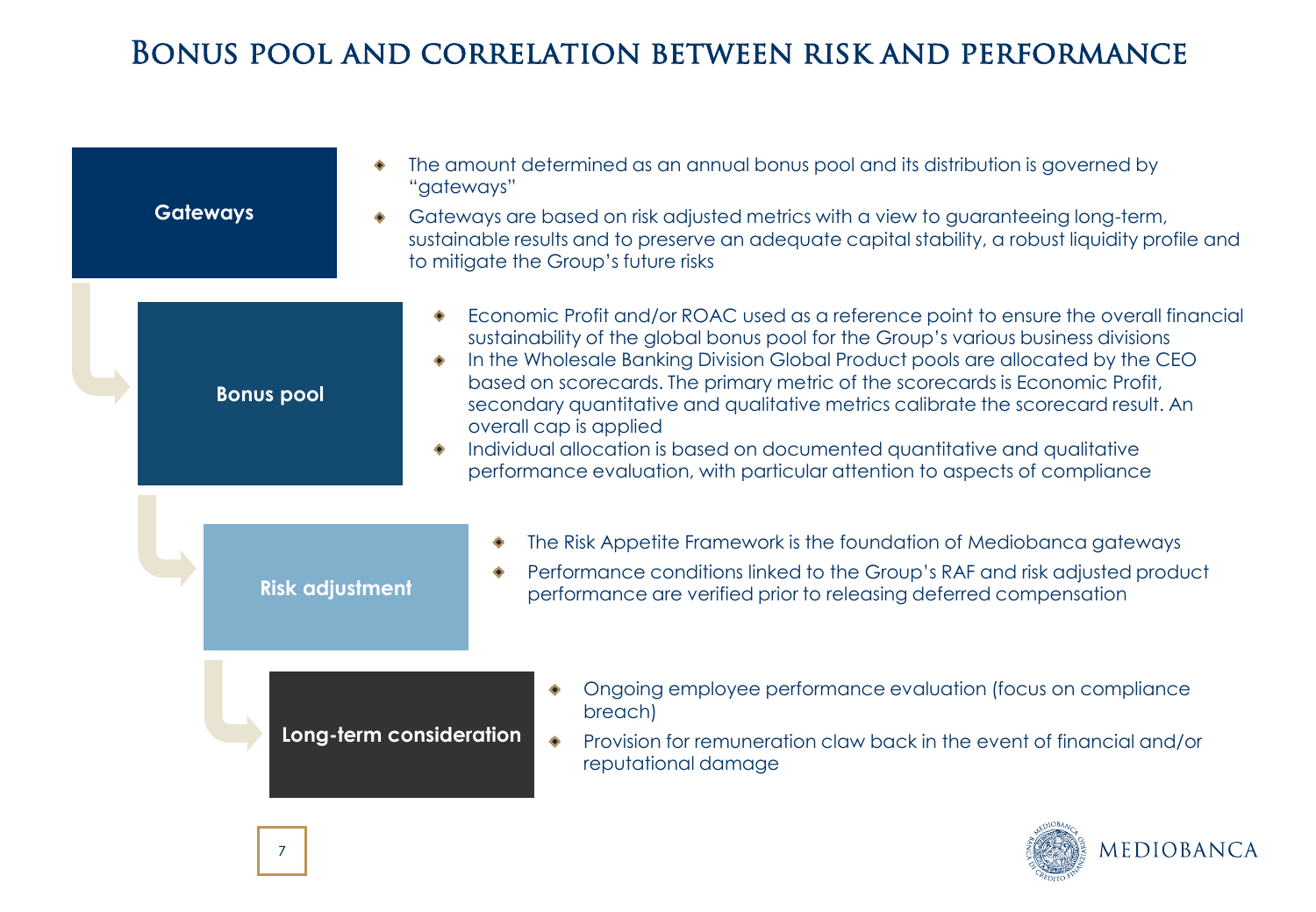# CRD IV and EBA rules for Identified Staff

| <b>Identified Staff</b>                                                | Adoption of criteria for those whose activities have a significant impact on the banks' risk<br>profile ("Identified Staff") based on the provisions of the EU regulation. Mediobanca<br>periodically assesses its MRT perimeter<br>The Group's identified staff as at 30 June 2017 represents 1,65% of the total Group staff<br>and are as follows: 79 resources qualified as identified staff, including Executives, Senior<br>Management, Manager of business units and other resources with managerial<br>responsibilities (92 resources including non executive directors)                                                                                                                                                                                                                             |
|------------------------------------------------------------------------|-------------------------------------------------------------------------------------------------------------------------------------------------------------------------------------------------------------------------------------------------------------------------------------------------------------------------------------------------------------------------------------------------------------------------------------------------------------------------------------------------------------------------------------------------------------------------------------------------------------------------------------------------------------------------------------------------------------------------------------------------------------------------------------------------------------|
| <b>Cap Variable</b><br><b>Remuneration</b>                             | In accordance with the European Directive CRD IV, Mediobanca has set a cap on<br>variable remuneration for all employees at 200% of fixed pay<br>The sustainability of this approach is warranted by<br>Caps on product scorecards and hence on bonus pools even in the case of<br>extraordinary performance<br>Individual variable remuneration cap<br>The rationale of applying the 2:1 Cap is based on sound grounds<br>The need to maintain adequate flexibility and to minimize fixed costs<br>۰<br>A Remuneration Policy which aligns interests and encourages the achievement of<br>sustainable results<br>The need to attract and retain talent in an aggressive market context<br>۰<br>The desire to reward performance and link individual performance to the results of the<br>$\bullet$<br>bank |
| <b>Buyout, sign-on and entry</b><br><b>bonuses</b><br><b>Severance</b> | Buyout, sign-on and entry bonuses permitted only for the first year of particularly talented<br>new hires<br>Absence of golden parachutes. No special treatment provided for Executive Directors in<br>the event of voluntary or involuntary termination<br>Severance for Executive Directors and identified staff established at 24 months of<br>۰<br>remuneration capped at $\epsilon$ 5mln gross                                                                                                                                                                                                                                                                                                                                                                                                         |
| 8                                                                      | MEDIOBANCA                                                                                                                                                                                                                                                                                                                                                                                                                                                                                                                                                                                                                                                                                                                                                                                                  |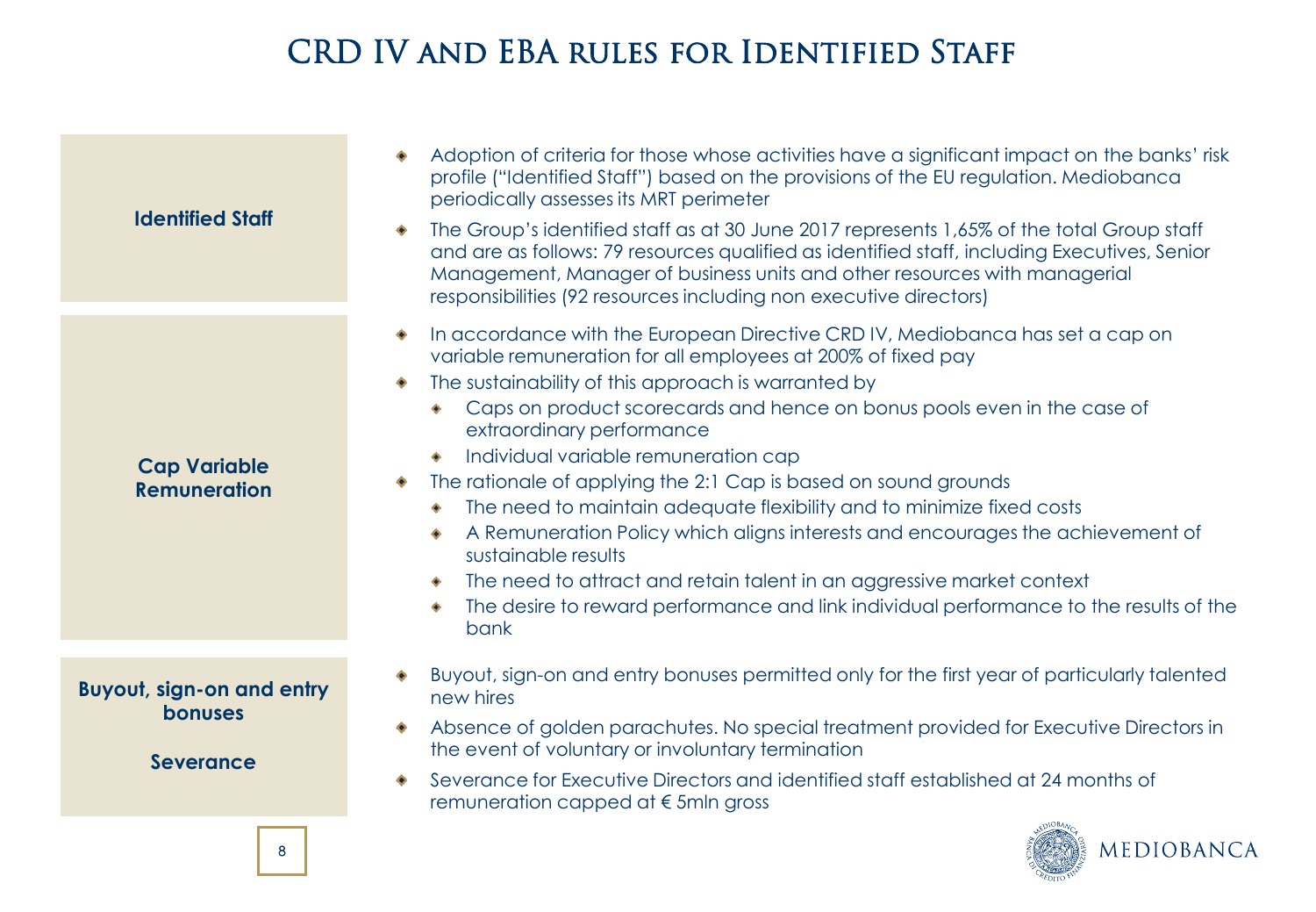## FY17 Mediobanca (WB & Holding function) bonus pool up on excellent Bank results and ….

- FY17 all gateways met
	- Capital and liquidity ratios enhanced
	- Positive group gross operating profit
- MB bonus pool +15% YoY due to excellent FY17 results
- After FY15 platform investments, FY17 identified staff bonus pool rebounds (+7% YoY) on pay for performance mechanism (WB net profit up 12% YoY)

#### **Mediobanca (WB – HF) bonus pool evolution (€ m - cost)**

9



#### **Group net profit and net profit adjusted<sup>1</sup> (€ m)**



#### **Net profit adj. and bonus pool evolution (100 rebased)**



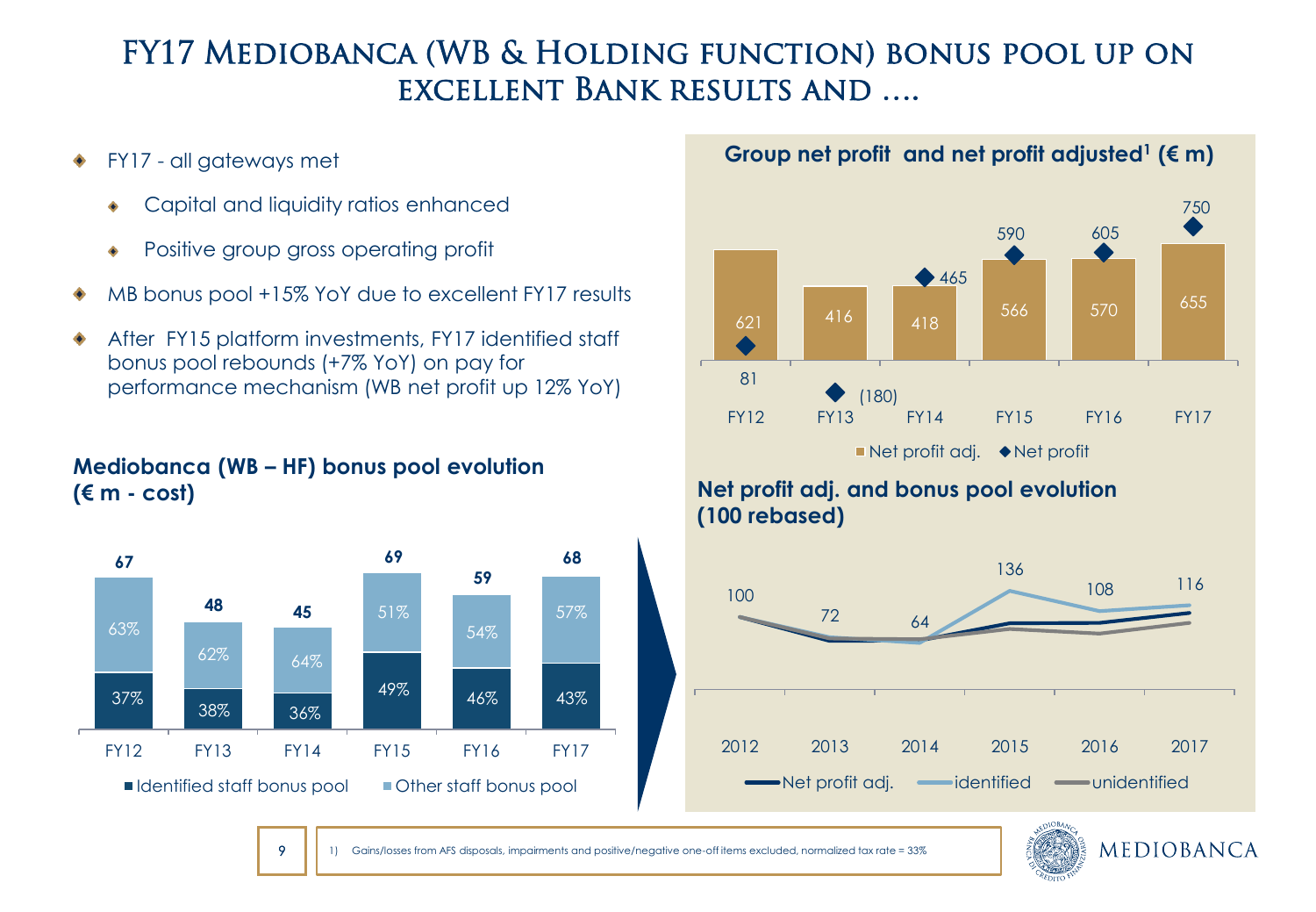## … long term value creation for Shareholders

- Mediobanca has achieved growth even in a tough environment
	- Acquisitions to boost growth: Cairn Capital and Barclays Italian retail perimeter
	- Stable cost/income despite material investments, no need for significant restructuring
	- Stable ROE over the cycle  $\ddot{\bullet}$
	- Distinctive and solid NPL indicators (Texas 13%)  $\bullet$
	- Solid capital ratios
	- Positive market performance in the last 3Y

#### **Solid capital ratios without K increases (last one in 1998) and with more than €3bn returned to shareholders<sup>2</sup>…**



10

**High single-digit normalized profitability<sup>1</sup>…**



lug-17

## **Positive market performance since July 2013**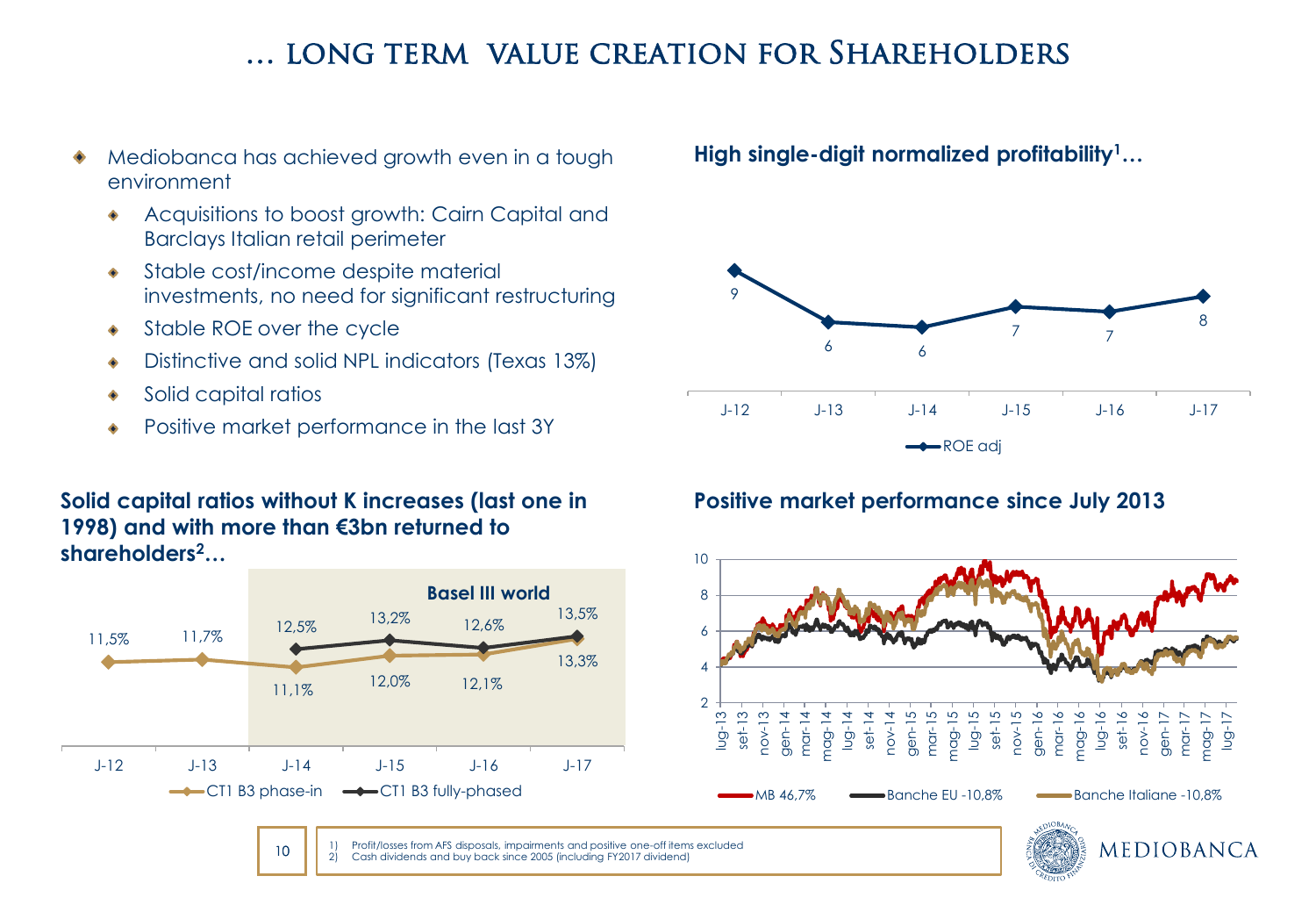## FY17 - business model successfully reshaping, WELL ON BP TRAJECTORY - CET1 & COR AHEAD









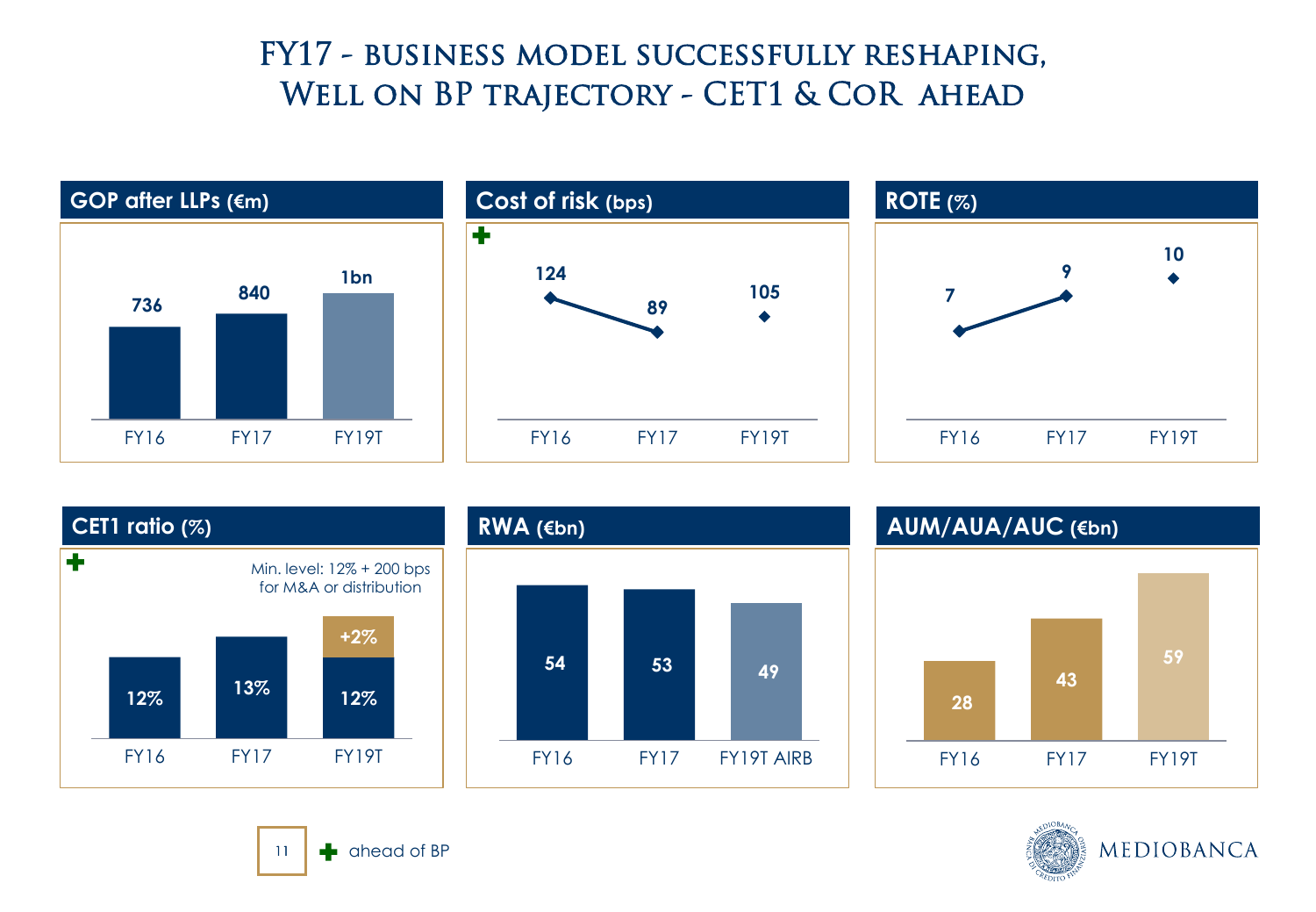## Successful enlargement of the Group perimeter and excellent results foster CEO and GM compensation



| <b>Quantitative goals</b>          | Weight | <b>Assessment</b>                                                                         |  |  |
|------------------------------------|--------|-------------------------------------------------------------------------------------------|--|--|
| Gross ROAC adj. Banking activities | 35%    | <b>Almost</b><br><b>More</b><br>Met<br><b>Exceeded</b><br><b>Below</b><br>than met<br>met |  |  |
| CET 1 Ratio                        | 30%    | <b>Almost</b><br><b>More</b><br>Met<br><b>Exceeded</b><br><b>Below</b><br>than met<br>met |  |  |
| Group Texas ratio                  | 20%    | <b>Almost</b><br><b>More</b><br>Met<br><b>Below</b><br><b>Exceeded</b><br>than met<br>met |  |  |
| Gross ROAC adj. CIB                | 15%    | <b>More</b><br><b>Almost</b><br>Met<br><b>Below</b><br><b>Exceeded</b><br>than met<br>met |  |  |
| <b>Qualitative goals</b>           |        | <b>Assessment</b>                                                                         |  |  |

| Qualitative goals             | <b>Assessment</b> |     |               |  |
|-------------------------------|-------------------|-----|---------------|--|
| Succession plan update        | <b>Below</b>      | Met | More than met |  |
| Wealth Management development | <b>Below</b>      | Met | More than met |  |

#### **CEO - FY18 Scorecards: Quantitative KPIs**

Gross ROAC adj. Banking activities(optimize the return on and capital absorbed by the core business); Wealth Management division revenues (with focus on growing the division); Group return on assets – ROA (with a view to maximizing profitability) and CET 1 ratio (to preserve capital adequacy).

**Total compensation evolution (€ m) Total compensation evolution (€ m) CEO compensation and scorecards GM compensation and scorecards**



#### **CEO - FY17 Scorecards General Manager - FY17 Scorecards**

| <b>Quantitative goals</b>          | Weight | Assessment                                                                                |  |  |  |
|------------------------------------|--------|-------------------------------------------------------------------------------------------|--|--|--|
| Gross ROAC adj. Banking activities | 40%    | <b>Almost</b><br><b>More</b><br>Met<br><b>Below</b><br><b>Exceeded</b><br>than met<br>met |  |  |  |
| Group Texas ratio                  | 30%    | <b>Almost</b><br><b>More</b><br>Met<br><b>Below</b><br><b>Exceeded</b><br>than met<br>met |  |  |  |
| Group Administrative Costs         | 30%    | Almost<br>More<br>Met<br><b>Exceeded</b><br><b>Below</b><br>than met<br>met               |  |  |  |

| <b>Qualitative goals</b>                                        | <b>Assessment</b> |            |               |
|-----------------------------------------------------------------|-------------------|------------|---------------|
| Rationalization of Group's infrastructure and<br>support units  | <b>Below</b>      | <b>Met</b> | More than met |
| Optimization of capital allocation in Capital<br><b>Markets</b> | <b>Below</b>      | Met        | More than met |
| Management of mid corporate initiatives                         | <b>Below</b>      | Met        | More than met |

#### **GM - FY18 Scorecards: Quantitative KPIs**

Gross ROAC adj. Banking activities (as for the CEO); Private Banking business line revenues (with focus on growing private banking activities); Pre-tax result of Holding Functions division (with a view to optimizing the holding functions' activities) and Group cost/income ratio (to ensure growth in costs which is consistent with the trend in revenues).